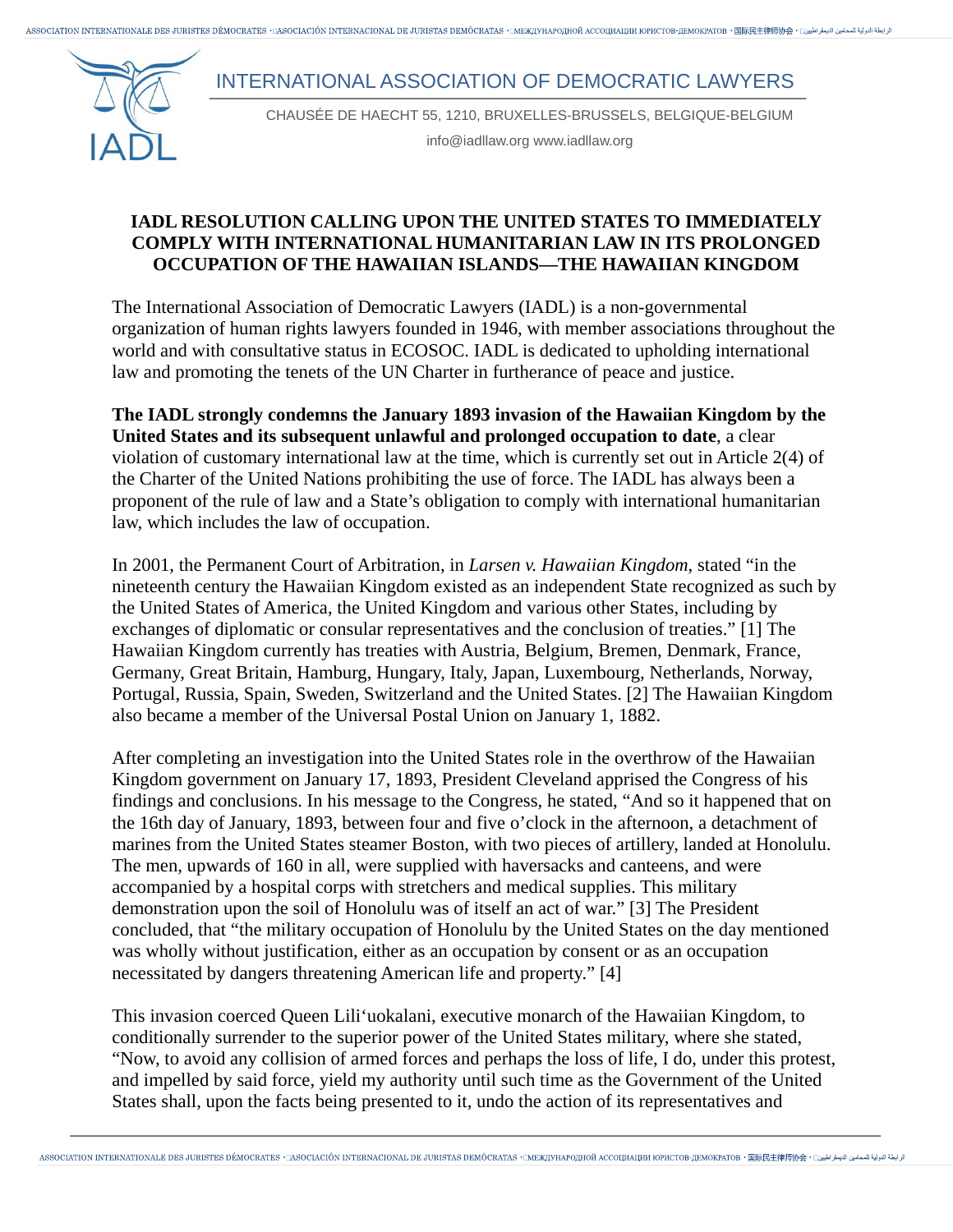reinstate me in the authority which I claim as the constitutional sovereign of the Hawaiian Islands." The President acknowledged that by "an act of war…the Government of a…friendly and confiding people has been overthrown." [5]

Through executive mediation between the Queen and the new U.S. Minister to the Hawaiian Islands, Albert Willis, that lasted from November 13, 1893 through December 18, 1893, an agreement of peace was reached. [6] According to the executive agreement, by exchange of notes, the President committed to restoring the Queen as the constitutional sovereign, and the Queen agreed, after being restored, to grant a full pardon to the insurgents. Political wrangling in the Congress, however, blocked President Cleveland from carrying out his obligation of restoration of the Queen.

Five years later, at the height of the Spanish-American War, President Cleveland's successor, William McKinley, signed a congressional joint resolution of annexation on July 7, 1898, unilaterally seizing the Hawaiian Islands for military purposes. In the *Lotus* case, the Permanent Court of International Justice stated that "the first and foremost restriction imposed by international law upon a State is that…it may not exercise its power in any form in the territory of another State." [7]

This rule of international law was acknowledged by the Supreme Court in *United States v. Curtiss-Wright, Corp.* (1936), when the court stated, "Neither the Constitution nor the laws passed in pursuance of it have any force in foreign territory unless in respect of our own citizens, and operations of the nation in such territory must be governed by treaties, international understandings and compacts, and the principles of international law." [8] In 1988, the U.S. Department of Justice's Office of Legal Counsel concluded, it is "unclear which constitutional power Congress exercised when it acquired Hawaii by joint resolution." [9]

Under international law, "a disguised annexation aimed at destroying the independence of the occupied State, represents a clear violation of the rule preserving the continuity of the occupied State." [10]

Despite the limitations of United States legislation, the Congress went ahead and enacted the Territorial Act (1900) changing the name of the governmental infrastructure to the Territory of Hawai'i. [11] Fifty-nine years later, the Congress changed the name of the Territory of Hawai'i to the State of Hawai'i in 1959 under the Statehood Act. [12] The governmental infrastructure of the Hawaiian Kingdom continued as the governmental infrastructure of the State of Hawai'i.

On February 25, 2018, United Nations Independent Expert, Dr. Alfred M. deZayas, in his communication with members of the State of Hawai'i Judiciary wrote, "I have come to understand that the lawful political status of the Hawaiian Islands is that of a sovereign nationstate in continuity; but a nation-state that is under a strange form of occupation by the United States resulting from an illegal military occupation and a fraudulent annexation. As such, international laws (the Hague and Geneva Conventions) require that governance and legal matters within the occupied territory of the Hawaiian Islands must be administered by the application of the laws of the occupied state (in this case, the Hawaiian Kingdom), not the laws of the occupier (the United States)." [13]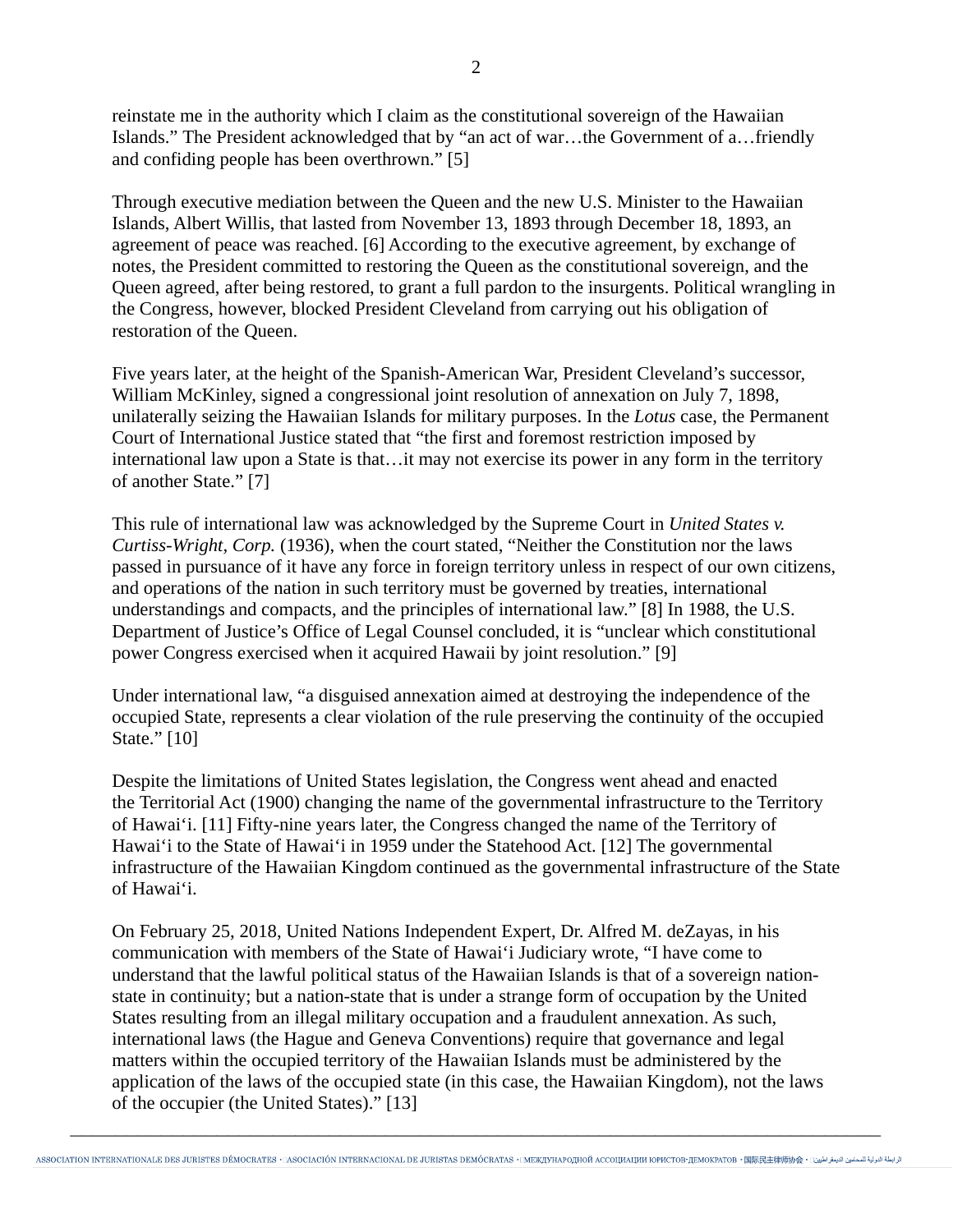The IADL fully supports the National Lawyers Guild's 2019 resolution that "calls upon the United States of America immediately to begin to comply with international humanitarian law in its prolonged and illegal occupation of the Hawaiian Islands." [14] Together with the National Lawyers Guild (NLG):

- IADL strongly condemns the prolonged and illegal occupation of the Hawaiian Islands.
- IADL also condemns the unlawful presence and maintenance of the United States Indo-Pacific Command with its 118 military sites throughout the Hawaiian Islands.
- IADL calls for the United States to immediately comply with international humanitarian law and begin to administer the laws of the Hawaiian Kingdom as the occupied State.
- IADL calls on the legal and human rights community to view the United States presence in the Hawaiian Islands through the prism of international law and to roundly condemn it as an illegal occupation under international law.
- IADL supports the Hawaiian Council of Regency, who represented the Hawaiian Kingdom at the Permanent Court of Arbitration, in its efforts to seek resolution in accordance with international law as well as its strategy to have the State of Hawai'i and its Counties comply with international humanitarian law as the administration of the Occupying State.
- IADL calls on all United Nations member States and non-member States to not recognize as lawful a situation created by a serious violation of international law, and to not render aid or assistance in maintaining the unlawful situation. As an internationally wrongful act, all States shall cooperate to ensure the United States complies with international humanitarian law and consequently bring to an end the unlawful occupation of the Hawaiian Islands.

The IADL recognizes that the United States' violations of international humanitarian law have led to the commission of war crimes and human rights violations in the Hawaiian Islands. The IADL also recognizes that the civilian population in the Hawaiian Islands are "protected persons" and their rights during a belligerent occupation are vested in the 1949 Fourth Geneva Convention and the 1977 Additional Protocol.

For the restoration of international law and the tenets of the UN Charter, the IADL calls upon the United States to immediately comply with international humanitarian law and the law of occupation in its prolonged and illegal occupation of the Hawaiian Islands.

The IADL fully supports the NLG's November 10, 2020 letter to State of Hawai'i Governor David Ige urging him to "proclaim the transformation of the State of Hawai'i and its Counties into an occupying government pursuant to the Council of Regency's proclamation of June 3, 2019, in order to administer the laws of the Hawaiian Kingdom. This would include carrying into effect the Council of Regency's proclamation of October 10, 2014 that bring the laws of the Hawaiian Kingdom in the nineteenth century up to date." [15]

IADL reiterates that supporting the tenets of the UN Charter also means that member States must comply with the *Articles of State Responsibility for Internationally Wrongful Acts* (2001). [16] The U.S. violation of the Hawaiian Kingdom's sovereignty and its failure to comply with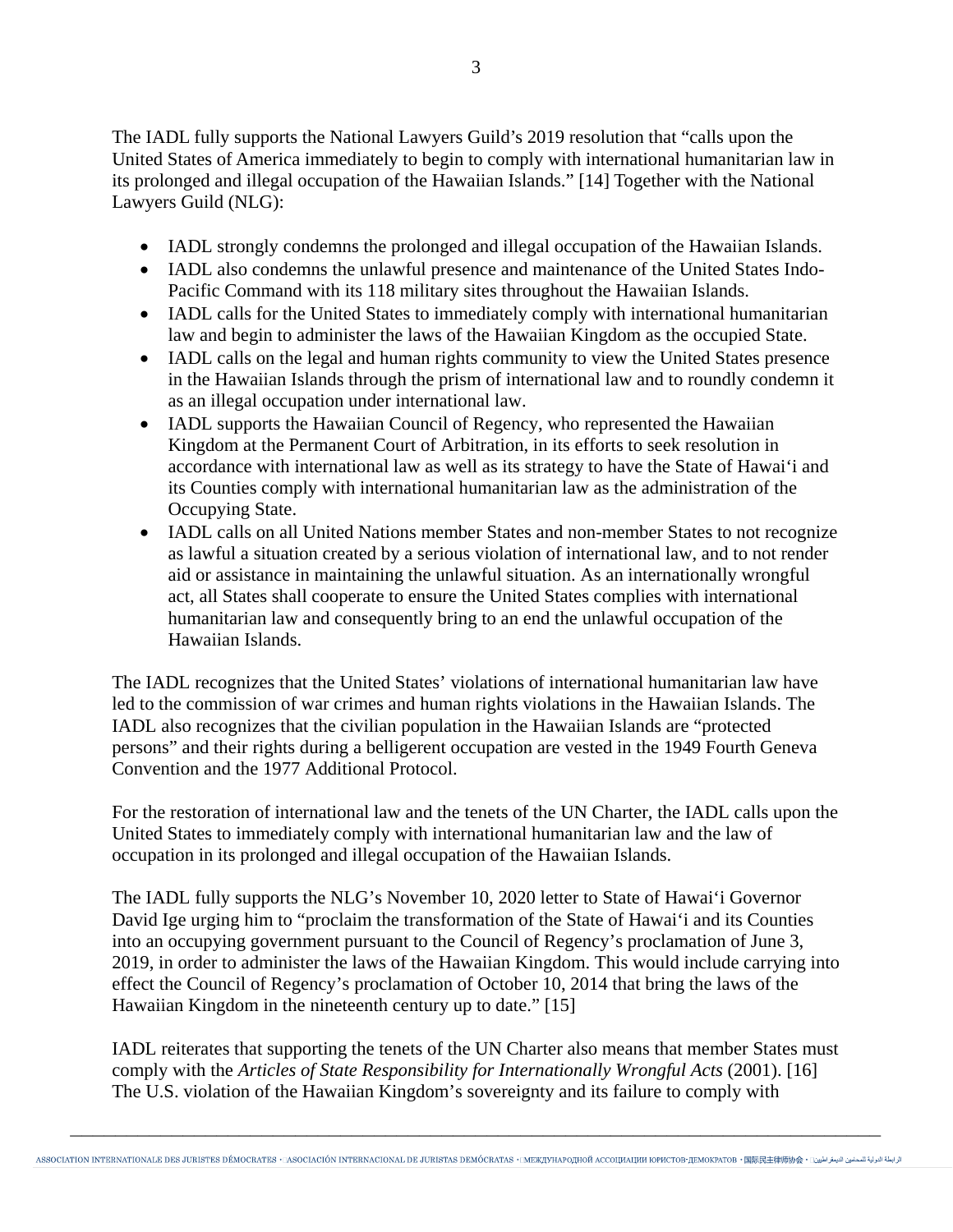international humanitarian law for over a century is an internationally wrongful act. As such, member States have an obligation to not "recognize as lawful a situation created by a serious breach…nor render aid or assistance in maintaining that situation," [17] and member States "shall cooperate to bring to an end through lawful means any serious breach [by a member State of an obligation arising under a peremptory norm of general international law]." [18]

[1] *Larsen v. Hawaiian Kingdom*, 119 *Int'l L. Reports* 566, 581 (2001). Case description for the *Larsen* case online at [https://pca-cpa.org/en/cases/35/.](https://pca-cpa.org/en/cases/35/)

[2] International Treaties between the Hawaiian Kingdom and other Powers (online at [https://hawaiiankingdom.org/treaties.shtml\)](https://hawaiiankingdom.org/treaties.shtml).

[3] President Cleveland's Message to the Congress 451 (December 18, 1893) (online at https://hawaiiankingdom.org/pdf/Cleveland's Message (12.18.1893).pdf).

[4] *Id*., 452.

[5] *Id*., 456.

[6] Executive Agreement, by exchange of notes, between President Cleveland and Queen Lili'uokalani (December 18, 1893) (online at [https://hawaiiankingdom.org/pdf/EA\\_2\(HI%20Claim\).pdf\)](https://hawaiiankingdom.org/pdf/EA_2(HI%20Claim).pdf).

[7] *Lotus*, PCIJ Series A, No. 10, 18 (1927).

[8] *United States v. Curtiss-Wright, Corp.*, 299 U.S. 304, 318 (1936)

[9] Douglas W. Kmiec, "Legal Issues Raised by Proposed Presidential Proclamation To Extend the Territorial Sea," 12 *Op. O.L.C.* 238, 252 (1988) (online at [https://hawaiiankingdom.org/pdf/1988\\_Opinion\\_OLC.pdf\)](https://hawaiiankingdom.org/pdf/1988_Opinion_OLC.pdf).

[10] Krystyna Marek, *Identity and Continuity of State in Public International Law* 110 (2nd ed., 1968).

[11] *An Act To provide a government for the Territory of Hawaii*, 31 Stat. 141 (1900).

[12] *An Act To provide for the admission of the State of Hawaii into the Union*, 73 Stat. 4 (1959).

[13] Letter from U.N. Independent Expert Dr. deZayas to Members of the Judiciary of the State of Hawai'i (25 Feb. 2018) (online at [https://hawaiiankingdom.org/pdf/Dr\\_deZayas\\_Memo\\_2\\_25\\_2018.pdf\)](https://hawaiiankingdom.org/pdf/Dr_deZayas_Memo_2_25_2018.pdf).

[14] NLG Calls Upon US to Immediately Comply with International Humanitarian Law in its Illegal Occupation of the Hawaiian Islands (January 13, 2020) (online at [https://www.nlg.org/nlg-calls-upon-us-to-immediately-comply-with-international-humanitarian](https://www.nlg.org/nlg-calls-upon-us-to-immediately-comply-with-international-humanitarian-law-in-its-illegal-occupation-of-the-hawaiian-islands/)[law-in-its-illegal-occupation-of-the-hawaiian-islands/\)](https://www.nlg.org/nlg-calls-upon-us-to-immediately-comply-with-international-humanitarian-law-in-its-illegal-occupation-of-the-hawaiian-islands/).